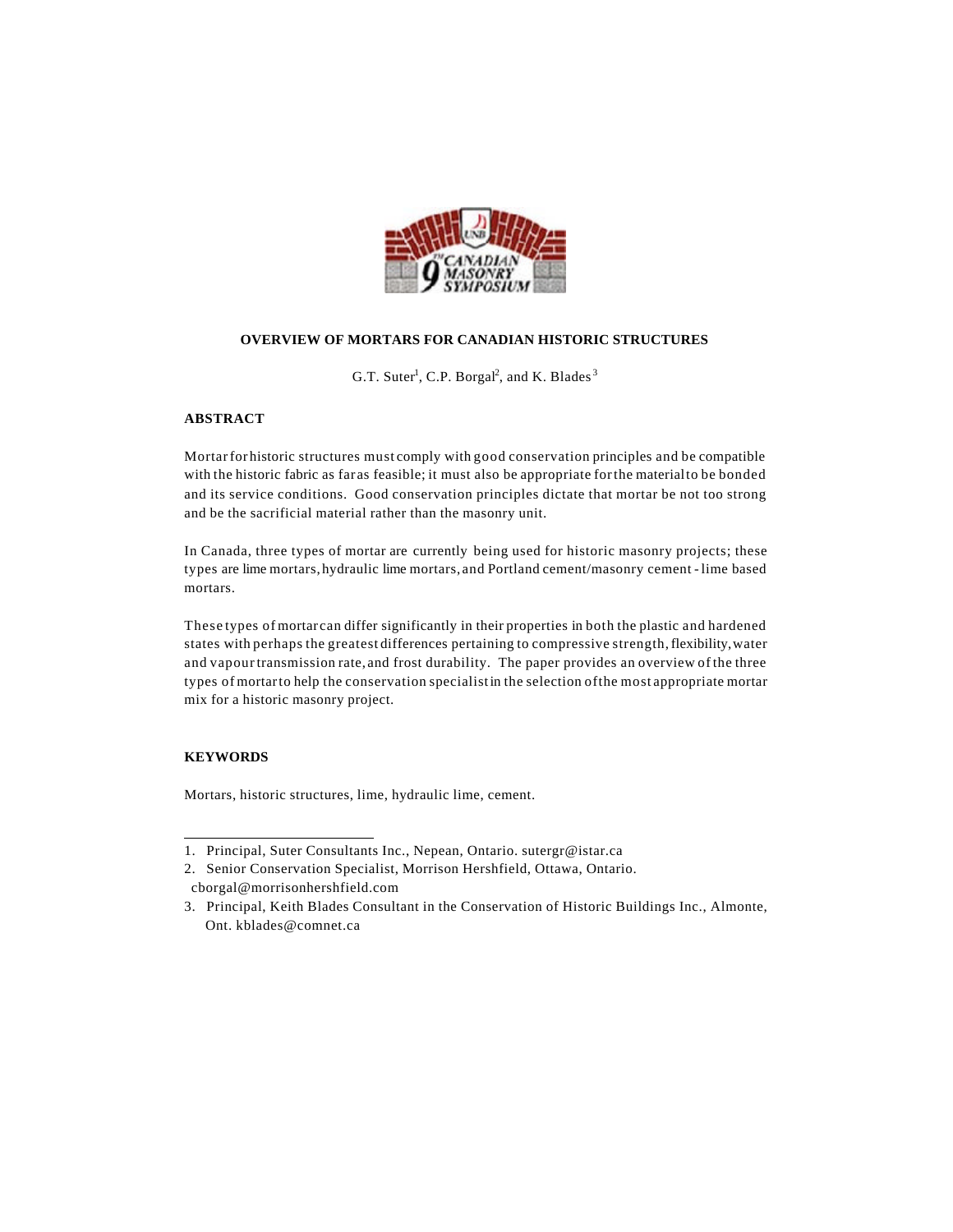## **INTRODUCTION**

Until the late 1800's lime/sand mortars were used extensively in Canada, the U.S.A., and elsewhere in the world. These mortars exhibit good workability and high water retentivity in the plastic state and develop compressive strength slowly through a process called carbonation; the hardening process of carbonation takes place as the calcium hydroxide of the lime reacts with carbon dioxide in the air to form calcium carbonate. In many Canadian locations, limes for mortar in the same time period were sought where the lime had some hydraulic characteristics; depending on the degree of hydraulicity of the limes, resultant hydraulic lime mortars could gain compressive strength much more rapidly than lime/sand mortars and provide final strengths comparable to some cement based mortars. Once Portland cement became readily available in Canada and elsewhere in the world in the late 1800's and early 1900's, more and more mortar mixes employed the faster setting cement as a partial lime replacement. Portland cement in the presence of water hardens relatively rapidly by a process called hydration. Proprietary masonry cements came on the market in Canada and the U.S.A. in the late 1920's to simplify job-site mixing operations and to more closely control strength variations. The compressive strengths of both Portland cement and masonry cement based mortars are too high and resultant deformabilities too low for historic masonry structures; these properties can be improved by the addition of lime. What also improves with the presence of lime is the water and vapour transmission rate of the mortar; a reasonably high rate is often desirable to permit moisture entrapped in the masonry to escape through the joints without causing potential frost or salt crystallization damage.

The conservation of historic masonry typically requires mortar types N and O, with some specialized use of type K; note that when using mortar proportions by volume and typical North American practice of Portland cement/lime/sand mixes, types N, O and K would correspond to 1/1/6, 1/2/9, and 1/3/12, respectively. While CSA Standard A179-94, "Mortar and Grout for Unit Masonry", (Canadian Standards Association, 1994) allows these types to be specified on the basis of either Proportion Specifications (proportions by volume) or Property Specifications (compressive strength of mortar cubes), this Standard is written largely for modern masonry and hence should be complemented with specialized clauses in any specifications dealing with historic masonry projects. There are several reasons why CSA A179 in itself does not suffice:

1. Types O and K are not dealt with in the mandatory part of the Standard and hence have no proper legal standing as part of contract documents unless specialized clauses address them.

2. Mortar for historic masonry is normally batched by volume. Following the Proportion Specifications of CSA A179 typically produces compressive strengths two to three times higher than the minimum strengths of the Property Specifications (Beall, 1997). Such high strengths are inappropriate for historic masonry because they limit deformability and could cause damage to the units. Moreover, increased compressive strength does not ensure proper bond and satisfactory durability. For compatibility between mortar and unit as well as for long term satisfactory performance, mortar for historic masonry requires specialized considerations.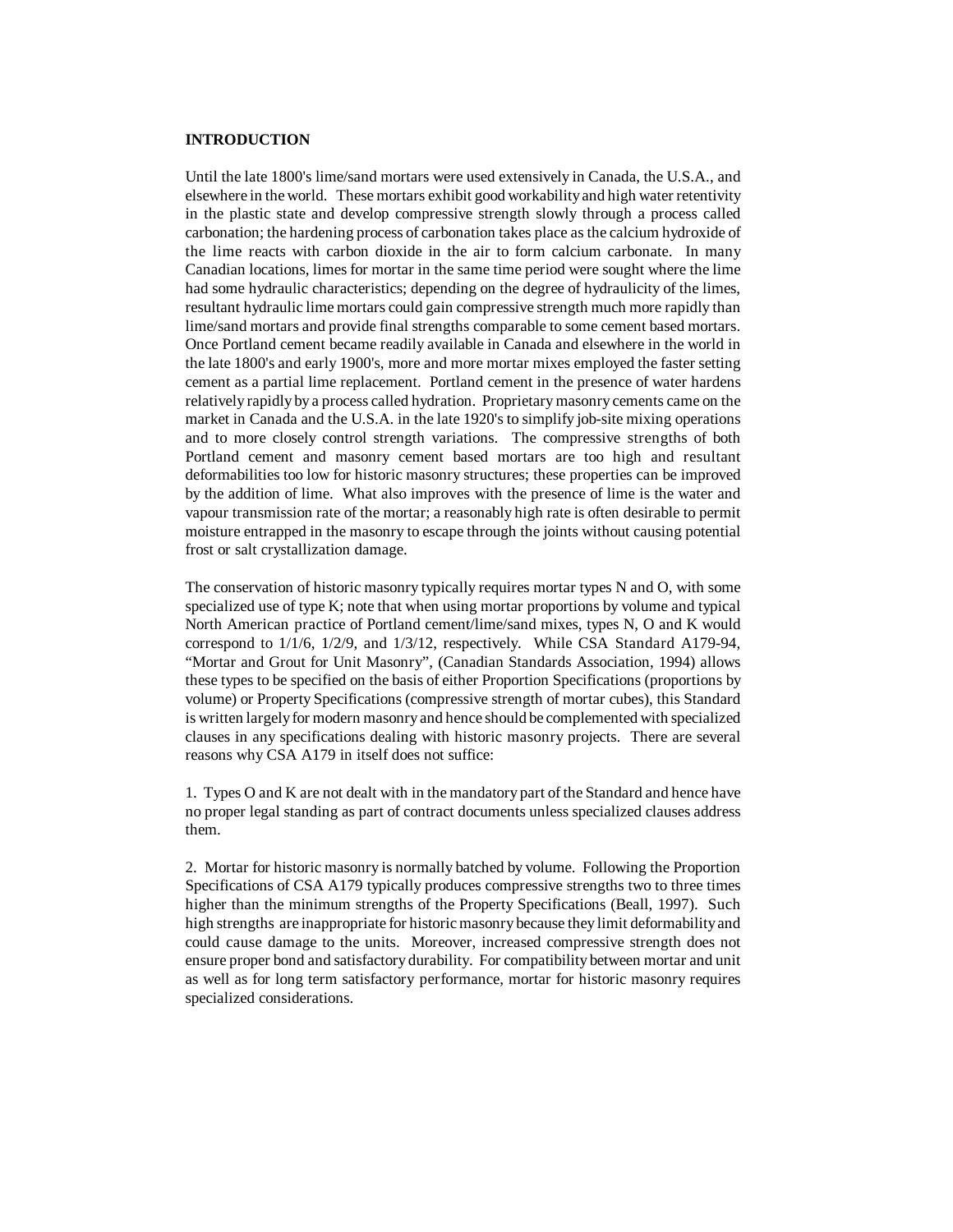3. The CSA Standard basically deals with bedding mortars for a range of standard units without any specialized clauses for bedding mortars for relatively non-absorptive stone units as well as for pointing mortars; the latter two mortars are key mortar mixes for many historic masonry projects. Note for instance, that the strength of laboratory prepared bedding mortars in the CSA Standard is based on a flow of 110 to 115% while the flow of bedding mortars for historic stone masonry is often less than 50 % and pointing mortars often exhibit no flow.

Further comments about the three types of mortar for Canadian historic projects, namely lime mortars, hydraulic lime mortars, and Portland cement/masonry cement-lime mortars, follow.

## **LIME MORTARS**

Lime/sand mortar has been in use for several thousand years. Mortars containing lime must be exposed to air to permit carbonation by carbon dioxide but must not be exposed to drenching rain until the joint surface has "skinned" or hardened. Too rapid drying means that carbonation will not occur properly with the material losing bond with aggregate and reduction in joint plasticity; too slow and the surface of the joint may never set properly. Water placed on the joint too early will cause lime to be sucked out of the joint by capillary action and lime streaks to stain the face of the wall. Difficult to mix and slow to cure, lime/sand mixes may be superior in longevity (although weaker) than other formulations "gauged" with Portland cement or hydraulic lime. Thin elements, such as tracery, may carbonate far more rapidly than more massive elements such as thick walls. Their initial softness, slow rate of set, and the need for careful mixing can be liabilities. These are, however, compensated by the benefits of this proven system. The flexible joint permits a range of structural movement. Carbonation re-heals cracks as does the dissolving of lime and re-deposition in acidic rainwater to maintain joint integrity. Lime mortar, more porous than most building stones and gauged mortars, acts as a wick to draw moisture from masonry (resulting in drier walls and reduced spalling), and disinfects embedded wood elements.

Lime/sand mortars are most appropriate for the restoration of historic structures where imposed loads are already supported or can be supported for a sufficient length of time to permit the mortar to develop adequate strength from both a loading and durability point of view.

#### **HYDRAULIC LIME MORTARS**

Hydraulic limes, that is limes that achieve hydraulic set in the presence of water, are obtained from burning limestones that contain clay impurities. The reactive aluminates and silicates in the clay combine with the lime to give the hydraulic properties. The speed of set relates directly to the amount of clay in the limestone. Early specifications and examples of mortars on sites suggest that historically limes for mortar were used where the lime had some hydraulic properties. The limes varied from those giving a very slow set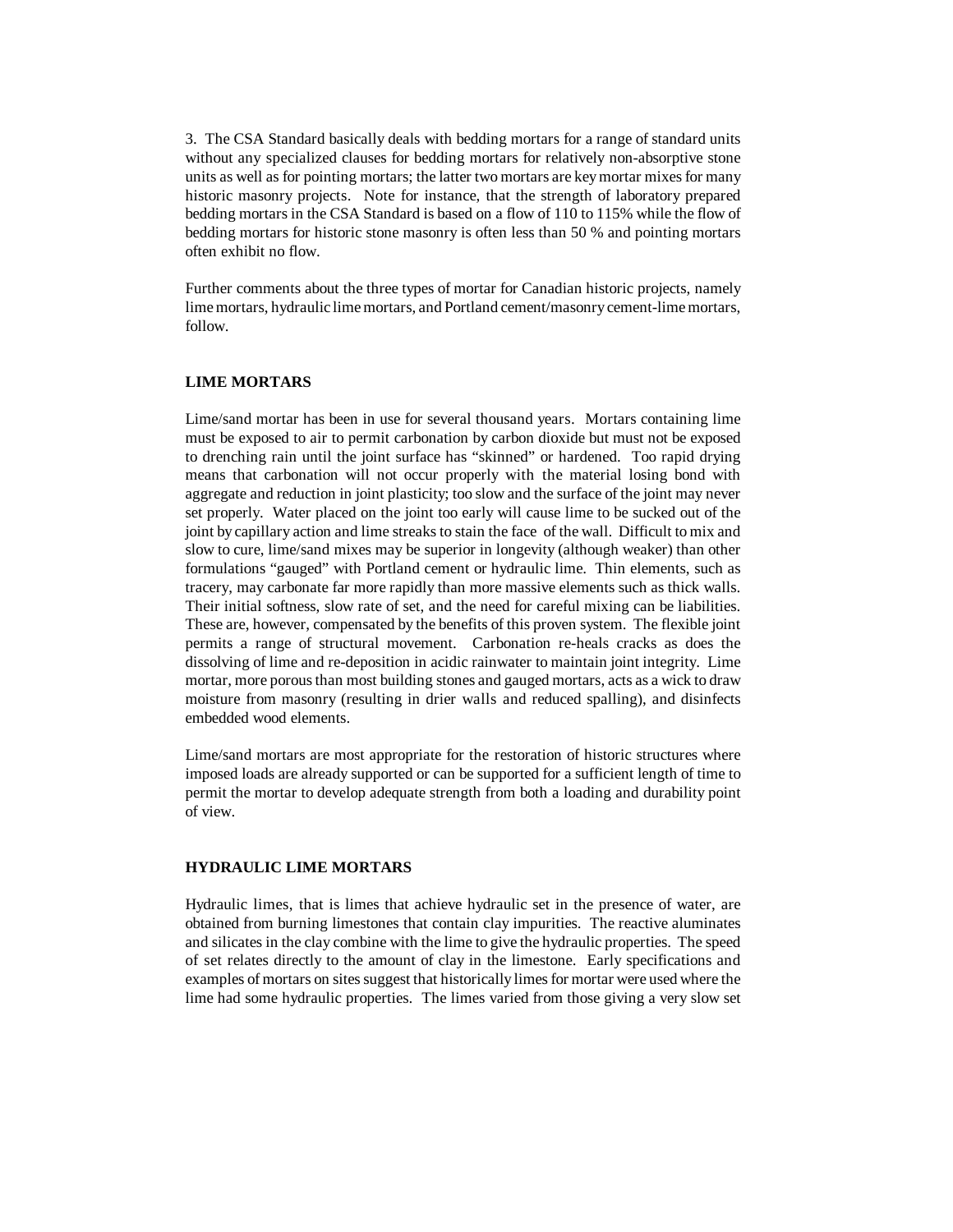which could be slaked to form a putty, to those giving a very rapid set and which would not slake at all. The hydraulic limes were described as "feebly", "moderately", and "eminently" hydraulic where the percentage of active impurities directly related to the speed of set. This classification of limes according to their hydraulicity was introduced by Louis Vicat in the nineteenth century and is still the basis for defining the characteristics of hydraulic limes today (CEN 459-1, 2000).

A full range of hydraulic limes are once again available in Canada and offer a viable alternative to non-hydraulic lime and cement/lime based mortars, particularly for conservation work. Their hydraulic characteristics must not be confused with Portland cement. They typically retain good water vapour permeability and the ability to accommodate movement and are slower to cure. Moderately hydraulic limes have been used on a number of major conservation projects in Canada over the past five years, and typically have performed satisfactorily to date. With experience, hydraulic lime mixes can be "fine tuned" with the addition of pozzolanic additives and/or porous particulate as part of the aggregate content so that their use can be extended to more vulnerable areas of a building and masonry of differing characteristics. At the present time their use is restricted to a limited number of specialists and practitioners working in the conservation field, but if the trend that has occurred in Europe is repeated here, then their use will grow with application in the new construction market.

### **CEMENT/LIME MORTARS**

### **Portland Cement/Lime Mortars**

Pure Portland cement/sand mortars display harsh workability, inadequate water retentivity, an undesirably low water and vapour transmission rate, too much compressive strength, and too little deformability; their use should be avoided for historic masonry. In Portland cement/lime mortars, the lime contributes to the mortar's workability and retentivity while the Portland cement controls the mortar's strength gain and final compressive strength. The interaction between the two binders - Portland cement and lime - means the greater the proportion of Portland cement in a mix the greater the compressive strength but the worse the workability and water retentivity, and conversely, the greater the proportion of lime in a mix the lower the compressive strength but the better the workability and water retentivity. For a project's particular masonry units, a good Portland cement/lime mix design must ensure just the right proportions between the two binders, sand aggregate and water to achieve satisfactory compatibility with the masonry units. Compatibility between units and mortar is vital for ease of construction ( a harsher mortar will not work well with a fairly absorptive unit), proper bond, and long term durability. Since unit properties vary widely - from low strength (soft), highly absorptive clay bricks to high strength, relatively non-absorptive granites - proper compatibility is not a given but must be carefully defined for each project. Mortars for historic masonry should be weaker and more porous than the units they are binding.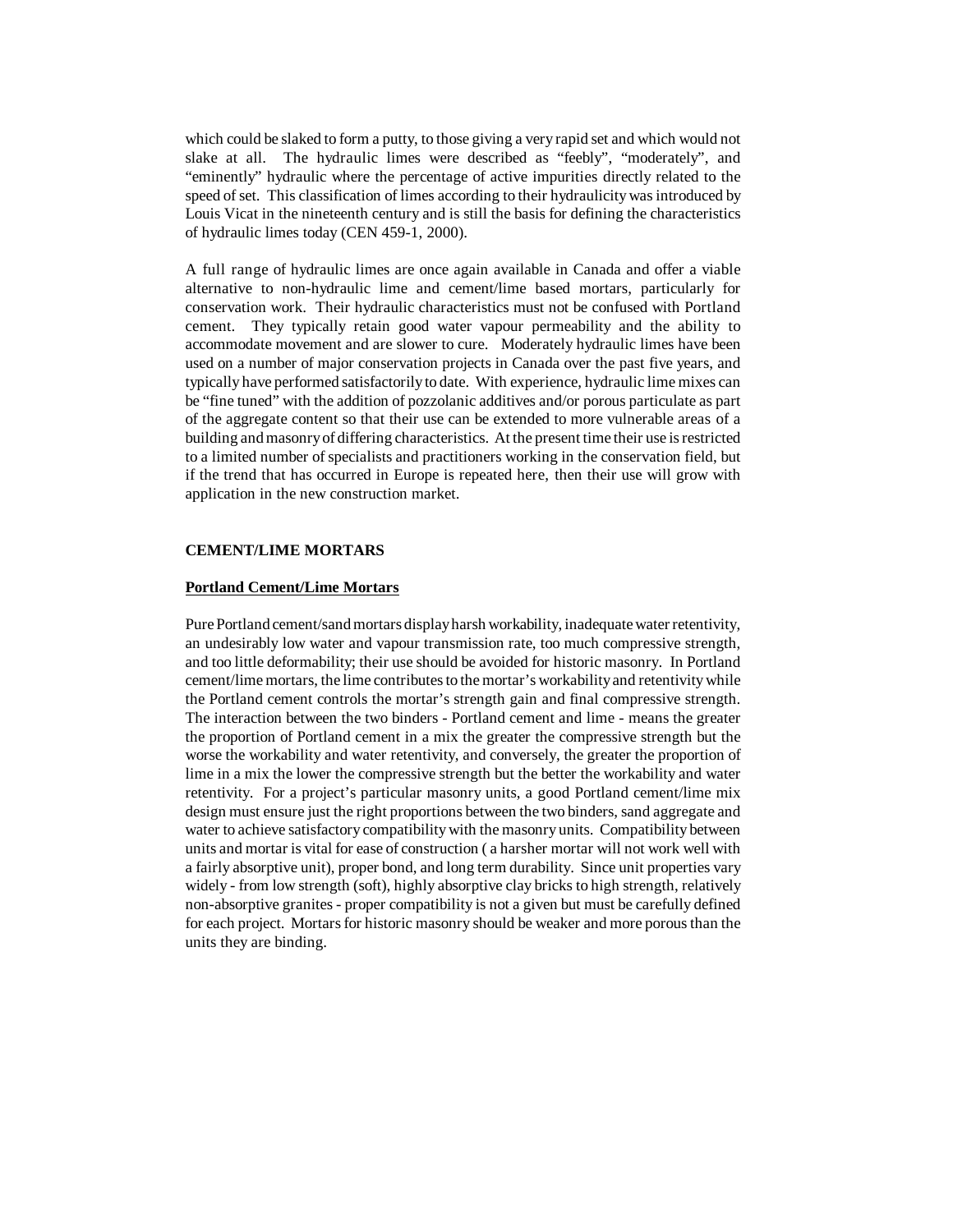#### **Masonry Cement / Lime Mortars**

Today's masonry cements typically contain a complex variety of materials including Portland cement and / or hydraulic cement, plasticizers (possibly including hydrated lime), and air entraining agents. Although masonry cements are manufactured to CSA Standard A8, specific ingredients vary between manufacturers and also for a given manufacturer. In specifying masonry cement mortars, care should therefore be exercised in ensuring that a particular masonry cement has a proven performance record under the climatic conditions of the heritage masonry project. A masonry cement mortar's compressive strength is typically too high and its deformability too low for historic masonry assemblies; these properties, as well as the water and vapour transmission rate, can be improved by the addition of lime in a somewhat analogous fashion as for Portland cement mortars.

# **DURABILITY**

Durability is a prime requirement of any mortar. While new mortar should match existing mortar as closely as possible, there are many instances where the repeated failure of old mortar calls for an improved mix which, however, must still ensure that the mortar is the sacrificial material in the masonry rather than the masonry unit. Under the typically harsh Canadian climatic conditions frost resistance is vital. For satisfactory freeze-thaw performance of Portland cement/lime and masonry cement/lime mortars, present knowledge indicates that mortars should contain about 8 to 15% air. While some practitioners may not agree with this range of air contents, it is generally recognized that the air must be intentionally entrained air which produces millions of extremely small voids uniformly distributed throughout the mortar; expansive forces from freezing moisture within the mortar can then be accommodated by the voids without damage to the mortar. For Portland cement/lime mortars a range of 8 to 15% can be achieved by using type SA lime or type S lime with an air entraining agent; in the latter case, air entraining agent can be added in proportions of up to about 0.08% of total binder weight (Portland cement and lime). The agent should be pre-mixed with a small portion of the mix water that is then added to the mix. For masonry cement/lime mortars, 8 to 15% of air is typically achieved by the air entrainer included in the masonry cement. Only type S lime should be combined with masonry cement as the type SA lime's air entrainer may not be compatible with the masonry cement's air entrainer. Some masonry cements can produce higher air contents than desirable especially from a bond point of view (bond is reduced by too much air present at the mortar-unit interface). This has led to the recent introduction of "mortar cements" which essentially are more tightly controlled masonry cements. Although mortar cements are not yet widely available and widely used in Canada, mortar cement/lime mortars would likely perform as well as masonry cement/lime mortars under Canadian climatic conditions.

The performance of hydraulic lime mortars used on major Canadian heritage structures over the past five years is being monitored on some projects. Observations to date indicate satisfactory performance.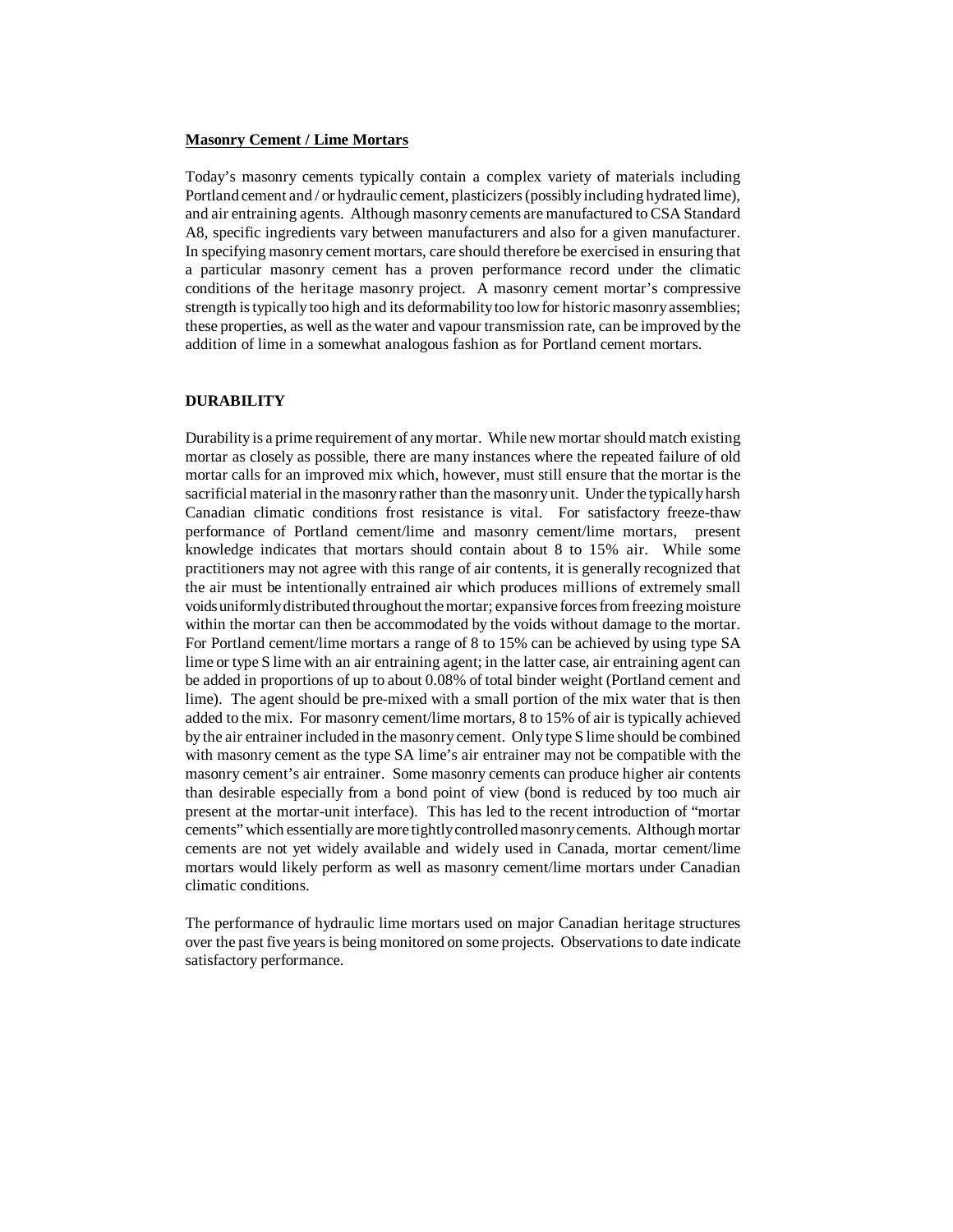## **TESTING**

Testing programs for Portland cement/lime and masonry cement/lime mortars used in traditional masonry assemblies have shown that mechanical properties and durability are greatly affected by changes of parameters such as: sand gradation within CSA standards, flow, mixing method, combination of various brands of lime and air entraining agents, moisture content of sand and binder/aggregate ratio. Variation can be quite considerable; up to two to three hundred percent variations have been observed when testing the compressive strength of mortar prepared based on the same mix design with variable site parameters as listed above. Further, mortars should be designed for specific masonry units. Bond strength is particularly sensitive to variations of any parameters. The balance between the level of moisture at the surface of the masonry unit and the moisture content of the mortar is especially difficult to determine. Consequently, common practice now recommends that preconstruction testing and construction testing be carried out for all substantial masonry conservation projects to define all key parameters and ensure quality of repair work. The additional cost of testing would be largely offset by the savings generated by the extended life cycle of the masonry assembly. General guidance for testing is contained in Appendix B of CSA A179-94 "Mortar and Grout for Unit Masonry" and in APT publications (Fontaine et al, 1998, Suter et al, 1998, and Thomson et al, 1998).

For small projects, a minimal test program must check that the air content in the plastic state is in the right range for frost durability and that the compressive strength is not too low, too high, or too variable (too high a strength reduces deformability). For larger projects, a minimal test program additionally would require Vicat cone measurements for control of workability and bond tests to ensure the bond between mortar and unit exceeds a minimum acceptable level. To measure air content, an air meter made by Technical Innovations, Cleveland, Ohio, is useful; the instrument uses a small quantity of mortar (a concrete air meter can also be used but would require a much larger mortar quantity) and works reliably except for very low flow mortars. While flow of mortar is another desirable quantity to determine as part of a test program, a flow table can only be readily used in the laboratory; instead, as an indicator of flow and hence workability, a Vicat cone instrument (top diameter 40mm, height 86mm, weight 180g) has proven useful both in the laboratory and in the field. Recent studies indicate that there exists a reasonable correlation between Vicat cone penetration measurements and flow. For a range of Portland cement/lime pointing mortars, the studies show that flow in percent is approximately equivalent to the Vicat cone penetration measurement in mm multiplied by 0.4, i.e. 60% flow  $\approx$  24mm Vicat cone penetration (Maurenbrecher, 1998).

#### **CONCLUDING REMARKS**

The three types of mortar dealt with in this paper, namely lime mortar, hydraulic lime mortar, and cement/lime mortar, provide a wide range of workability, strength and flexibility as indicated in Fig.1. It can be seen that all three types cover at least portions of the type O mortar which is widely used in the conservation of historic structures. Note that as shown on the left margin of Fig.1, in the selection of an appropriate repair mortar the conservation specialist must also take into account the exposure conditions of the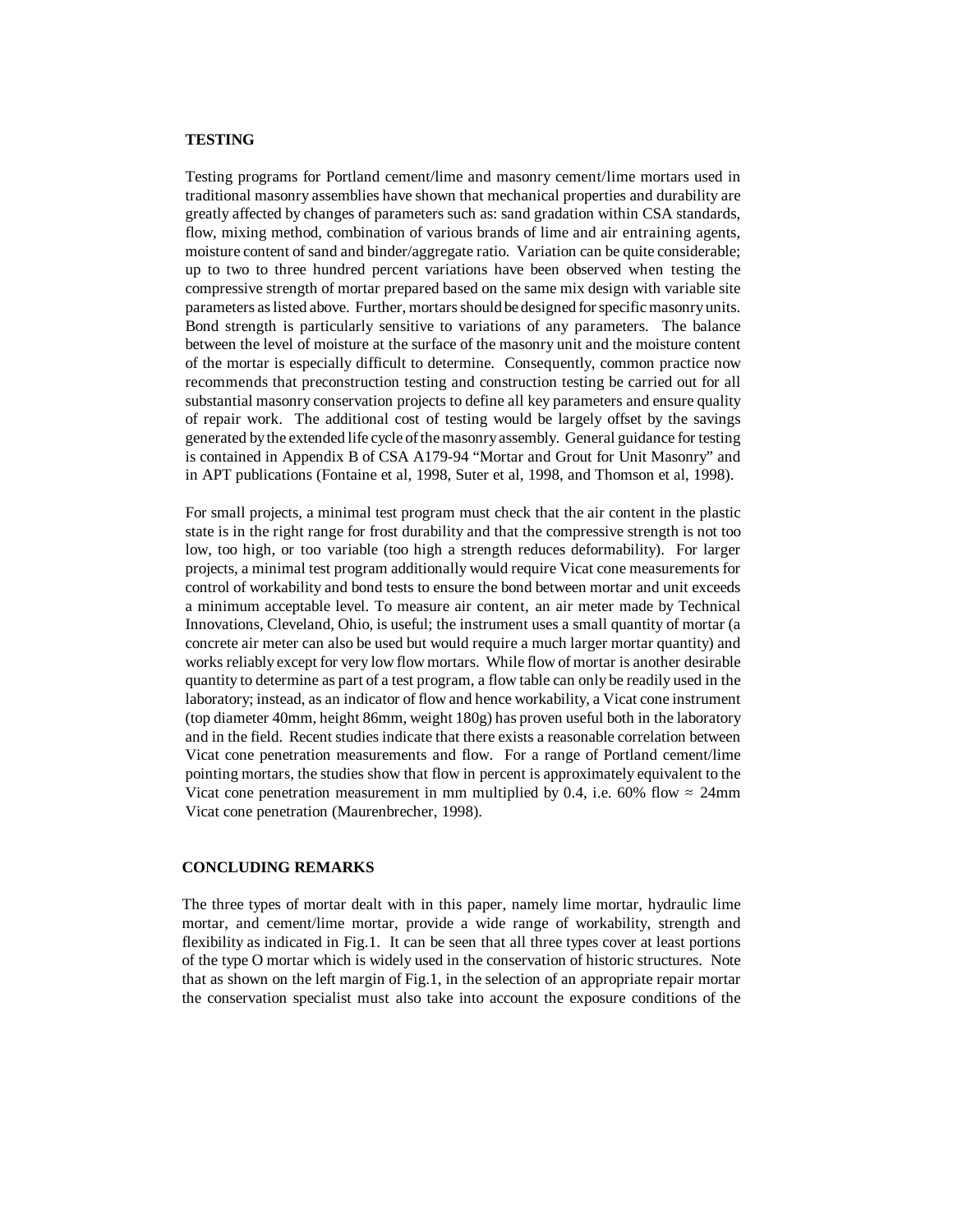historic fabric of a particular project. While for relatively severe exposure conditions cement / lime mortars towards the type N range are likely best, all three mortars merit consideration for more standard and benign exposure conditions.

#### **REFERENCES**

Beall, C., (1997)*. Masonry Design and Detailing for Architects, Engineers, and Contractors,* McGraw-Hill, 4. ed., p.138.

CEN 459-1 (June 2000). *European Standard for Building Lime - Part 1, Final Draft,* European Committee for Standardization, Brussels.

CSA A179-94 (1994). *Mortar and Grout for Unit Masonry*, Canadian Standards Association, Rexdale (Toronto).

Fontaine L., Thomson M.L., and Suter G.T., (1998)*. In Search of Durable Repair Mortar for Historic Masonry in Northern Climates: A Prologue,* APT Bulletin, Vol. XXIX, No. 2, pp. 39-41.

Maurenbrecher A.H.P., and Trischuk K.,(March 1998). *Durability of Mortars,* IRC-NRC Draft Report for PWGSC-HCP.

Suter G.T., Thomson M.L., and Fontaine L., (1998) *Mortar Study of Mechanical Properties for the Repointing of the Canadian Parliament Buildings*, APT Bulletin, Vol.XXIX, No.2, pp. 51-58.

Thomson M.L., Suter G.T., and Fontaine L., (1998)*. Frost Durability Testing of Stone Masonry Mortars: Restoring the Canadian Parliament Buildings,* APT Bulletin, Vol. XXIX, No.2, pp.42-50.